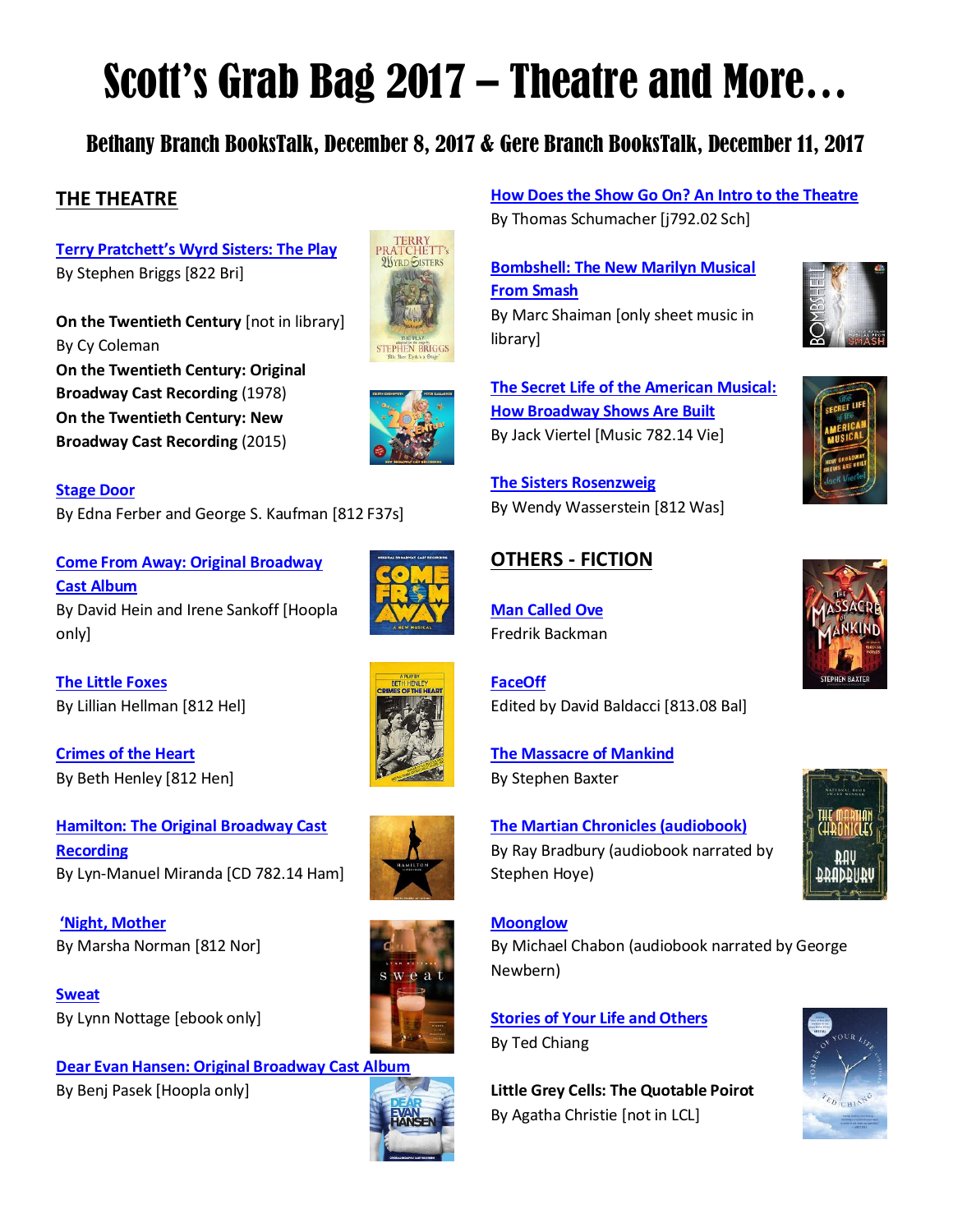#### **[Murder on the Orient Express](https://lcl.ent.sirsi.net/client/en_US/default/search/results?qu=murder+orient+express+christie&te=)** By Agatha Christie

**[The Andromeda Strain](https://lcl.ent.sirsi.net/client/en_US/default/search/results?qu=andromeda+strain+crichton&te=)** Michael Crichton

**[The Body in the Transept](https://lcl.ent.sirsi.net/client/en_US/default/search/results?qu=body+transept+dams&te=)** By Jeanne M. Dams [ebook only]

**<a href='https://lcl.ent.sirsi.net/client/en\_US/default/search/results?qu=poacher's+son+doiron&te='>The Poacher's Son** By Paul Doiron

## **[The City on the Edge of Forever \[audio\]](https://lcl.ent.sirsi.net/client/en_US/default/search/results?qu=city+edge+forever+ellison&te=)**

and **Web of the City** By Harlan Ellison [Web not in LCL]

#### **[Homegoing](https://lcl.ent.sirsi.net/client/en_US/default/search/results?qu=homegoing+gyasi+hoffman&te=)**

By Yaa Gyasi (audiobook narrated by Dominic Hoffman)

#### **[Ghost on the Case](https://lcl.ent.sirsi.net/client/en_US/default/search/results?qu=ghost+on+the+case+hart+lee&te=)**

By Carolyn Hart (audiobook narrated by Ann Marie Lee) *and* **[What the Cat Saw](https://lcl.ent.sirsi.net/client/en_US/default/search/results?qu=what+cat+saw+hart+early&te=)** By Carolyn Hart (audiobook narrated by Kathleen Early)

# **[The Mistletoe Murder and Other Stories](https://lcl.ent.sirsi.net/client/en_US/default/search/results?qu=mistletoe+murder+other+james&te=)**

P.D. James

**[Breaking Creed](https://lcl.ent.sirsi.net/client/en_US/default/search/results?qu=breaking+creed+kava&te=)** Alex Kava

**[Shutter Island](https://lcl.ent.sirsi.net/client/en_US/default/search/results?qu=shutter+island+lehane&te=)** By Dennis Lehane

**<a href='https://lcl.ent.sirsi.net/client/en\_US/default/search/results?qu=wrinkle+time+l'engle&te='>A Wrinkle in Time** By Madeleine L'Engle [j L'Engle] and **[A Wrinkle in Time: The Graphic Novel](https://lcl.ent.sirsi.net/client/en_US/default/search/results?qu=wrinkle+time+graphic+novel+larson&te=)** By Hope Larson, based on the novel by Madeleine L'Engle

**[Wicked Autumn](https://lcl.ent.sirsi.net/client/en_US/default/search/results?qu=wicked+autumn+malliet&te=)** By G.M. Malliet

**[The Right Side](https://lcl.ent.sirsi.net/client/en_US/default/search/results?qu=right+side+quinn&te=)** By Spencer Quinn



# **[The Black Widow](https://lcl.ent.sirsi.net/client/en_US/default/search/results?qu=black+widow+silva&te=)**

By Daniel Silva

## **[A Gentleman in Moscow](https://lcl.ent.sirsi.net/client/en_US/default/search/results?qu=gentleman+moscow+towles+smith&te=)**

By Amor Towles (audiobook narrated by Nicholas Guy Smith)

## **[Where Late the Sweet Birds Sang](https://lcl.ent.sirsi.net/client/en_US/default/search/results?qu=where+late+sweet+birds+sang+wilhelm&te=)**

By Kate Wilhelm [Downloadable Audio]

# **OTHERS – NON-FICTION**

## **[Wonder Woman '77 Vol. 1](https://lcl.ent.sirsi.net/client/en_US/default/search/results?qu=wonder+woman+77+andreyko&te=)**

Marc Andreyko and various writers and artists [YA PB (Graphic Novel) Andreyko)

**[Wonder Woman '77 Vol. 2](https://lcl.ent.sirsi.net/client/en_US/default/search/results?qu=wonder+woman+77+andreyko&te=)**

Marc Andreyko and various writers and artists [YA PB (Graphic Novel) Andreyko)

#### **[Wonder Woman '77 Meets The Bionic](https://lcl.ent.sirsi.net/client/en_US/default/search/results?qu=bionic+wonder+woman+77+mangels&te=)  [Woman](https://lcl.ent.sirsi.net/client/en_US/default/search/results?qu=bionic+wonder+woman+77+mangels&te=)**



Andy Mangels and various artists [YA PB (Graphic Novels) Mangels)

## **[The Art Book](https://lcl.ent.sirsi.net/client/en_US/default/search/results?qu=art+book+dorling+kindersley&te=)**





[709 Art]

**[A Gift From Bob: How a Street Cat Helped One Man](https://lcl.ent.sirsi.net/client/en_US/default/search/results?qu=gift+from+bob+bowen&te=)  Learn the [Meaning of Christmas](https://lcl.ent.sirsi.net/client/en_US/default/search/results?qu=gift+from+bob+bowen&te=)** James Bowen [Bio Bowen]

**[Mel Brooks: Make a Noise](https://lcl.ent.sirsi.net/client/en_US/default/search/results?qu=mel+brooks+make+noise&te=)** DVD Biography Brooks



**[A Meatloaf in Every Oven](https://lcl.ent.sirsi.net/client/en_US/default/search/results?qu=meatloaf+every+oven+bruni&te=)** By Frank Bruni and Jennifer Steinhauer [641.636 Bru]

**[In Such Good Company: Eleven Years of Laughter,](https://lcl.ent.sirsi.net/client/en_US/default/search/results?qu=in+such+good+company+burnett&te=)  [Mayhem and Fun in the Sandbox](https://lcl.ent.sirsi.net/client/en_US/default/search/results?qu=in+such+good+company+burnett&te=)** By Carol Burnett [791.457 CarYs]

**[The Last Man on the Moon: One Man's](https://lcl.ent.sirsi.net/client/en_US/default/search/results?qu=last+man+moon+greatest+adventure&te=)  [Part in Mankind's Greatest Adventure](https://lcl.ent.sirsi.net/client/en_US/default/search/results?qu=last+man+moon+greatest+adventure&te=)** DVD Bio Cernan





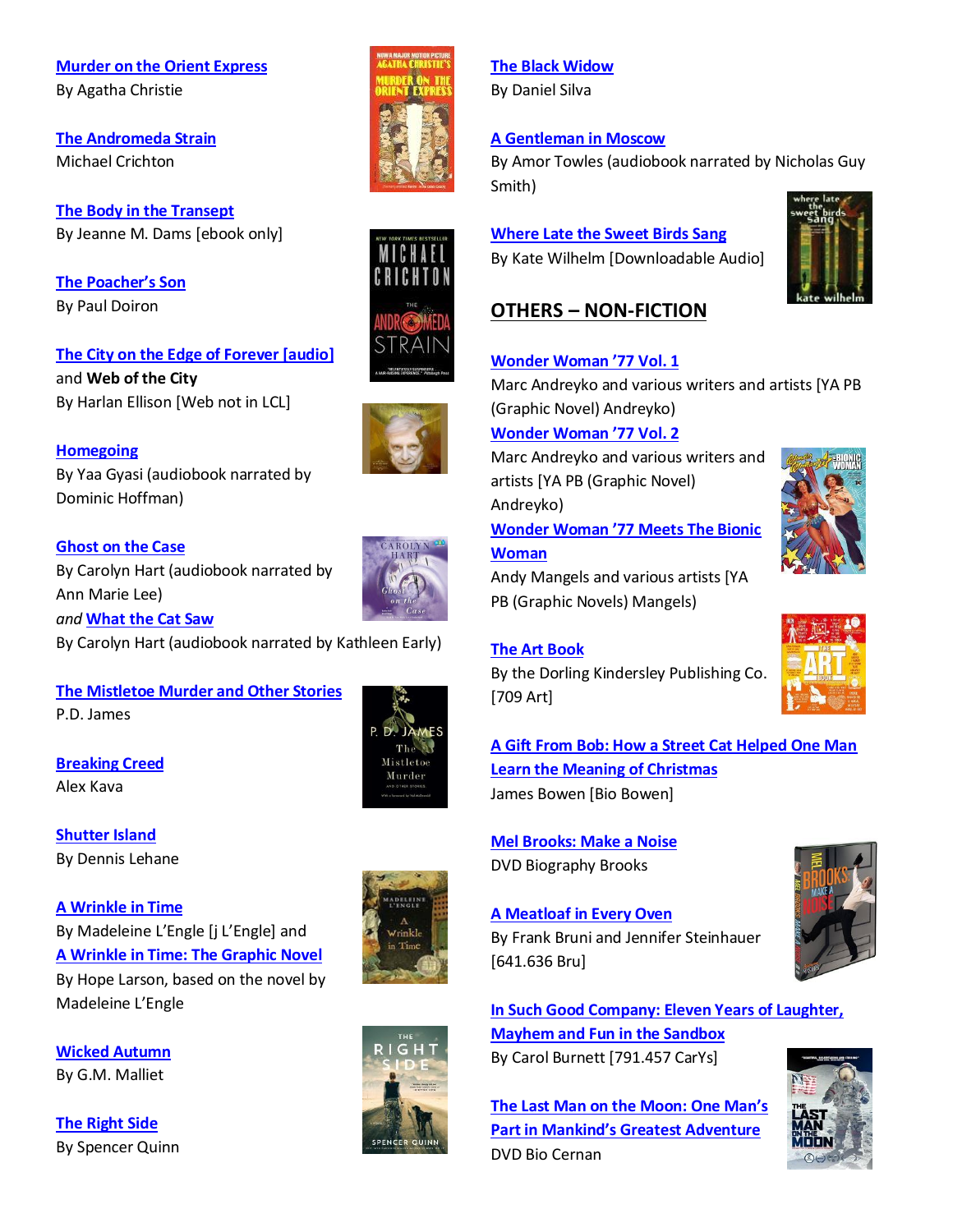**[The Princess Diarist](https://lcl.ent.sirsi.net/client/en_US/default/search/results?qu=princess+diarist+fisher&te=)** By Carrie Fisher [CD Biography Fisher]

#### **[Anne Frank: Diary of a Young Girl](https://lcl.ent.sirsi.net/client/en_US/default/search/results?qu=diary+young+girl+definitive+edition+blair&te=) – The [Definitive Edition](https://lcl.ent.sirsi.net/client/en_US/default/search/results?qu=diary+young+girl+definitive+edition+blair&te=)**

By Anne Frank (audiobook narrated by Selma Blair) [Biography Frank]

**[Fifty Ships That Changed the Course of](https://lcl.ent.sirsi.net/client/en_US/default/search/results?qu=fifty+ships+ian+graham&te=)  [History](https://lcl.ent.sirsi.net/client/en_US/default/search/results?qu=fifty+ships+ian+graham&te=)** Ian Graham [387.2 Gra]

**Carnival of Contagion** By Bob Hall and others [not in LCL]

**[The Locke and Key graphic novel series](https://lcl.ent.sirsi.net/client/en_US/default/search/results?qu=locke+key+hill+rodriguez&te=)** By Joe Hill and Gabriel Rodriguez [741.5 Hil]

**[Scrappy Little Nobody](https://lcl.ent.sirsi.net/client/en_US/default/search/results?qu=scrappy+little+nobody+kendrick&te=)** By Anna Kendrick (audiobook narrated by the author)

**[Drawing You In](https://lcl.ent.sirsi.net/client/en_US/default/search/results?qu=drawing+you+in+koterba&te=)** Jeff Koterba [741.5 Kot]

**[Epic Bike Rides of the World](https://lcl.ent.sirsi.net/client/en_US/default/search/results?qu=epic+bike+rides+world+lonely+planet&te=)** By the editors of Lonely Planet [910.202 Lon]

**[The New Camp Cookbook](https://lcl.ent.sirsi.net/client/en_US/default/search/results?qu=new+camp+cookbook+ly&te=)** By Linda Ly [641.578 Ly]

**[Sloshies: 102 Boozy Cocktails Straight](https://lcl.ent.sirsi.net/client/en_US/default/search/results?qu=sloshies+jerry+nevins&te=)  [From the Freezer](https://lcl.ent.sirsi.net/client/en_US/default/search/results?qu=sloshies+jerry+nevins&te=)** By Jerry Nevins [641.874 Nev]

**[Star Trek: The Art of Juan Ortiz](https://lcl.ent.sirsi.net/client/en_US/default/search/results?qu=star+trek+art+ortiz&te=)** By Juan Ortiz [SOS 791.457 StaYo]

**[Bluffton: My Summers with Buster](https://lcl.ent.sirsi.net/client/en_US/default/search/results?qu=bluffton+summers+buster+phelan&te=)** [j741.5 Phe] and **[Snow White: A Graphic Novel](https://lcl.ent.sirsi.net/client/en_US/default/search/results?qu=snow+white+graphic+novel+phelan&te=)** [j Phelan] by Matt Phelan



**Fifty Ships** History

## **[The Big Bad Fox](https://lcl.ent.sirsi.net/client/en_US/default/search/results?qu=big+bad+fox+renner&te=)** By Benjamin Renner [jPB Renner]

**[The World According to Mister Rogers:](https://lcl.ent.sirsi.net/client/en_US/default/search/results?qu=world+according+mister+fred+rogers&te=)  [Important Things to Remember](https://lcl.ent.sirsi.net/client/en_US/default/search/results?qu=world+according+mister+fred+rogers&te=)** By Fred Rogers [158.1 Rog]







**[Nebraska Poetry: A Sesquicentennial](https://lcl.ent.sirsi.net/client/en_US/default/search/results?qu=nebraska+poetry+sesquicentennial+simon&te=)  [Anthology](https://lcl.ent.sirsi.net/client/en_US/default/search/results?qu=nebraska+poetry+sesquicentennial+simon&te=)** Edited by Daniel Simon [811.08 Sim]





**Sgt. Pepper's [Lonely Hearts Club Band:](https://lcl.ent.sirsi.net/client/en_US/default/search/results?qu=lonely+hearts+club+band+southall&te=)  [The Album, the Beatles and the World in 1967](https://lcl.ent.sirsi.net/client/en_US/default/search/results?qu=lonely+hearts+club+band+southall&te=)** By Brian Southall [Music 781.66 Beatles]

**[Brave Enough](https://lcl.ent.sirsi.net/client/en_US/default/search/results?qu=brave+enough+strayed&te=)** By Cheryl Strayed [808.882 Str]





**BLUFFTON** 

# **PICTURE BOOKS and OTHER JUVENILE**

**Snoozefest [at the Nuzzledome](https://lcl.ent.sirsi.net/client/en_US/default/search/results?qu=snoozefest+berger&te=)** By Samantha Berger [jP Berger]

**[The Uncorker of Ocean Bottles](https://lcl.ent.sirsi.net/client/en_US/default/search/results?qu=uncorker+ocean+bottles+cuevas&te=)** Michelle Cuevas [jP Cuevas]

**I Am Cow – [Hear Me Moo!](https://lcl.ent.sirsi.net/client/en_US/default/search/results?qu=i+am+cow+hear+me+moo+esbaum&te=)** Jill Esbaum [jP Esbaum]

**[Mother Bruce](https://lcl.ent.sirsi.net/client/en_US/default/search/results?qu=mother+bruce+higgins&te=)** *and* **[Hotel Bruce](https://lcl.ent.sirsi.net/client/en_US/default/search/results?qu=hotel+bruce+higgins&te=)** By Ryan T. Higgins [jP Higgins]

**[Nerdy Birdy Tweets](https://lcl.ent.sirsi.net/client/en_US/default/search/results?qu=nerdy+birdy+tweets+reynolds&te=)** By Aaron Reynolds [jP Reynolds]